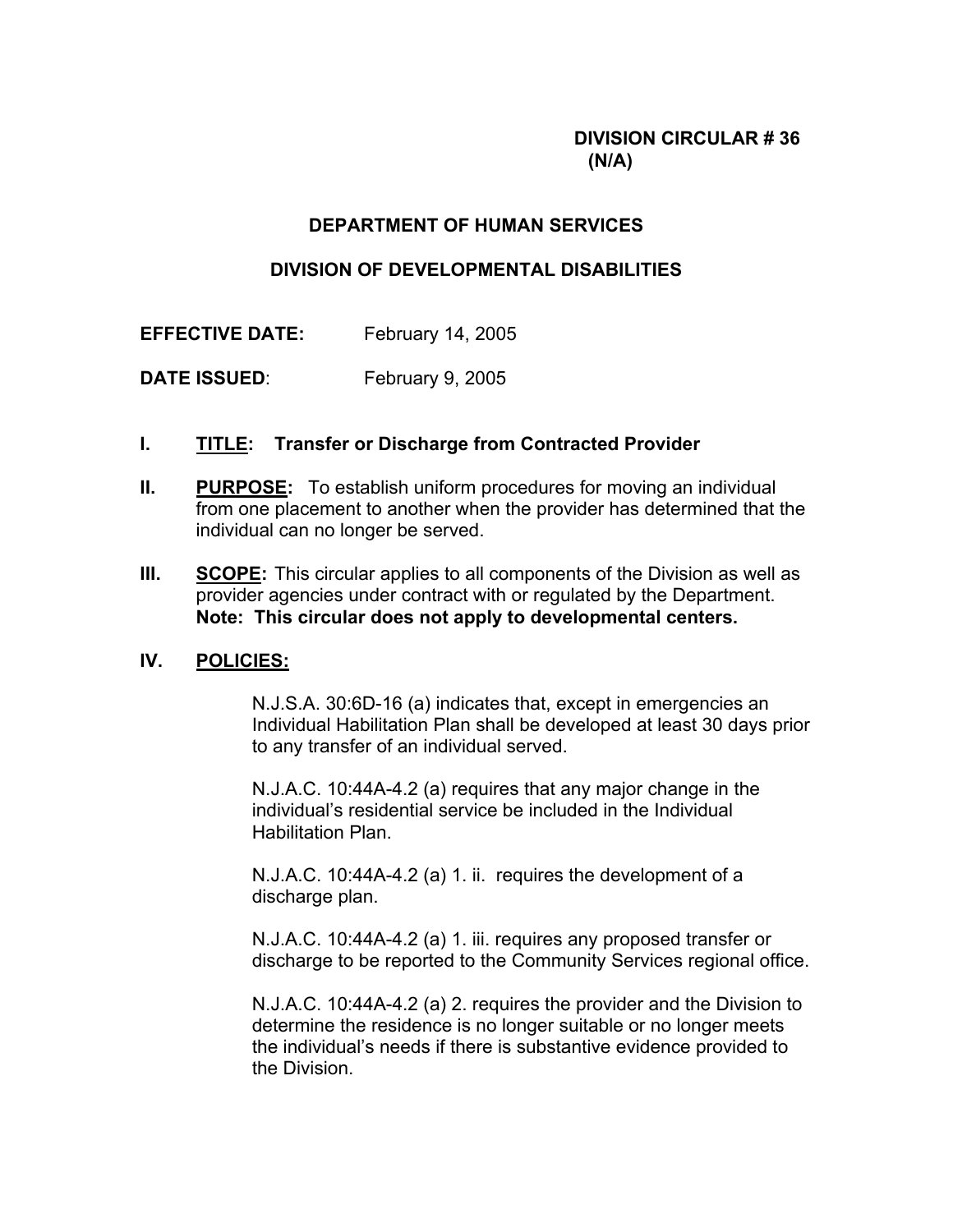N.J.A.C. 10:46B–4.1 (h) indicates that the individual shall be given the opportunity to visit the proposed living arrangement.

 N.J.A.C. 10:46B-4.1 (k) requires the IHP to be reviewed within 30 days of the new placement.

 N.J.A.C. 10:48-1.1 (e) requires the Division to advise individuals and their legal guardians of their right of appeal.

 N.J.A.C. 10:48-1.1 (j) limits appeals of services to the contents of the IHP.

 N.J.A.C. 10:48-1.1 (k) permits the Division Director, except in emergencies to defer a placement if the appeal is received 10 days prior to the proposed move and there is a determination that the individual will be at risk.

 N.J.A.C. 10:48-1.1 (k) 2. requires the Division to maintain the status quo if the Division Director agrees to defer a transfer or discharge.

 N.J.A.C. 10:48-1.1 (l) allows appeals of emergency placements to be filed within 30 days following the placement.

#### **V. GENERAL STANDARDS:**

 A. Definitions - The following terms shall have the meaning defined herein:

 Emergency means the individual is in imminent peril. **NOTE: this is a slightly different definition of emergency than what is in the placement rule (NJAC 10:46B). It does not include homeless. If the provider serves the individual he or she cannot become homeless in this situation.** 

 Imminent peril means that there is a situation, which could reasonably be expected to cause serious risk to the health, safety or welfare of the individual receiving services or another person in the current living arrangement. Imminent peril does not exist if the Division can put supports into the living arrangement, which eliminates the serious risk to the individual. (NJAC 10:46B-1.3)

Individual Habilitation Plan - refer to DC 35.